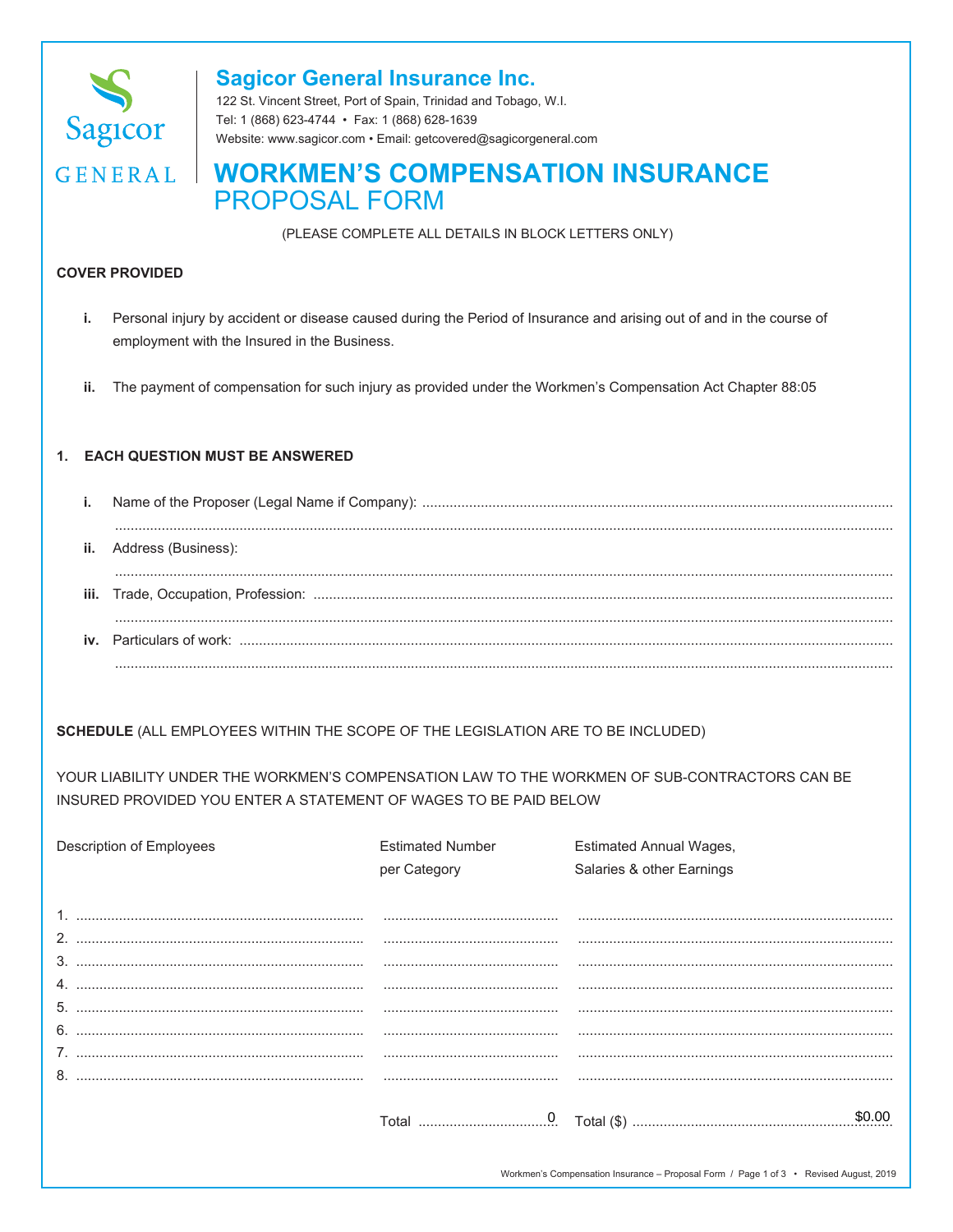| 3. |                                                                                                                                                                                  |                      |  |
|----|----------------------------------------------------------------------------------------------------------------------------------------------------------------------------------|----------------------|--|
|    | (a) Declined to insure you?                                                                                                                                                      | $\Box$ Yes $\Box$ No |  |
|    | (b) Cancelled or refused to renew your insurance?                                                                                                                                | $\Box$ Yes $\Box$ No |  |
|    | (c) Imposed any special terms or premium?                                                                                                                                        | $\Box$ Yes $\Box$ No |  |
|    | If Yes, to any of these questions please give details:                                                                                                                           |                      |  |
|    | (a) Do you use any circular saw, pressure tools or other machinery or tools driven by electricity, steam, hydraulic pressure,                                                    |                      |  |
|    | water or other mechanical power?                                                                                                                                                 | $\Box$ Yes $\Box$ No |  |
|    | (b) Are your machinery, plant and ways properly fenced and guarded, and otherwise in good order and condition? $\square$ Yes $\square$ No                                        |                      |  |
| 5. | Are your boilers and other pressure equipment insured against explosion risks?<br>(a)                                                                                            | $\Box$ Yes $\Box$ No |  |
|    | (b) Have the boilers been regularly examined and maintained in accordance with the Factory Act?                                                                                  | $\Box$ Yes $\Box$ No |  |
|    |                                                                                                                                                                                  |                      |  |
| 7. | Will you manufacture, dress, handle or use asbestos or silica or material containing silica?<br>If Yes, please give details:                                                     | $\Box$ Yes $\Box$ No |  |
| 8. | Do you undertake work for companies engaged in the oil industry or in heavy industry?<br>(a)                                                                                     | □ Yes □ No           |  |
|    | Estimated number of employees, together with estimated wages/salaries from oil industry or heavy industry:<br>(b)<br>No. of Employees:                                           |                      |  |
|    | What percentage (%) of your work is done in the oil industry or in heavy industry?  %<br>(C)                                                                                     |                      |  |
| 9. | Do you undertake work off-shore?<br>(a)                                                                                                                                          | □Yes □No             |  |
|    | Estimated number of employees, together with estimated wages/salaries from work off-shore:<br>(b)<br>No. of Employees:                                                           |                      |  |
|    | What percentage (%) of your work is done off-shore?<br>(C)                                                                                                                       |                      |  |
|    | 10. Does your trade or occupation require your employees to work at heights greater than 10 meters (30 ft.)?<br>If Yes, Please state how often and what safety devices are used: | $\Box$ Yes $\Box$ No |  |